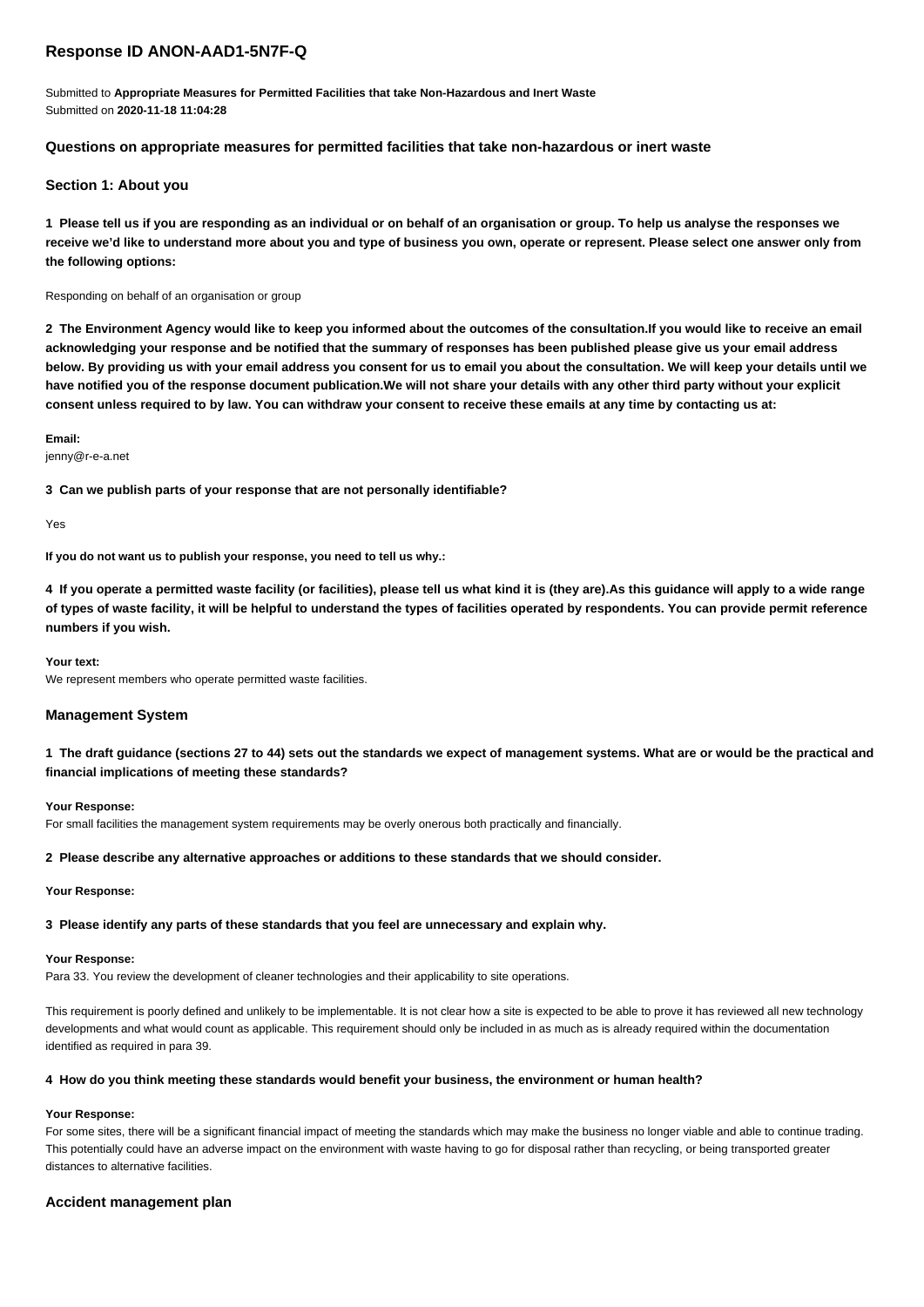## **1 The draft guidance (sections 50 to 72) sets out the standards we expect of accident management plans. What are or would be the practical and financial implications of meeting these standards?**

## **Your Response:**

## **2 Please describe any alternative approaches or additions to these standards that we should consider.**

### **Your Response:**

The requirement for containment and storage of firefighting water needs to be risk based to the size of the operation. The need to carry out emergency drills and exercises comes with their own risks and for some sites may be unnecessary and of little value. Well designed plans should be sufficient.

## **3 Please identify any parts of these standards that you feel are unnecessary and explain why.**

## **Your Response:**

**4 How do you think meeting these standards would benefit your business, the environment or human health?**

### **Your Response:**

## **Contingency plan**

**1 The draft guidance (sections 73 to 81) sets out the standards we expect of contingency plans. What are or would be the practical and financial implications of meeting these standards?**

### **Your Response:**

**2 Please describe any alternative approaches or additions to these standards that we should consider.**

### **Your Response:**

## **3 Please identify any parts of these standards that you feel are unnecessary and explain why.**

### **Your Response:**

Para 257 - You must monitor fugitive emissions of dust and particulates if they are likely to cause pollution at sensitive receptors, or if this has been substantiated......You should use a particulate limit of 75 µg/m3 to100 µg/m3 (over a 5 minute average) for PM10 as an initial trigger for action, and reduce this after the system has been in place for some time.

There could be concern about this last sentence, "in place for some time" is poorly defined and leaves sites open to risk if their definition of "some time" is not the same as the EA's. Could this be better defined? - i.e. 'if there are no issues identified over a 6 month period' this can be reduced.

## **4 Contingency plan. How do you think meeting these standards would benefit your business, the environment or human health?**

### **Your Response:**

## **Enclosed building**

**1 The draft guidance (sections 177-187) requires that waste treatment activities that have or are likely to pollute sensitive receptors, must be undertaken within an enclosed building. Unless the operator can demonstrate that their alternative measures are equally as effective or better. Further requirements include containment with extraction to abatement and that non-treatment activities like loading and unloading are both undertaken in enclosed buildings, if they produce significant emissions that cannot be controlled by alternative measures. What are or would be the practical and financial implications of meeting these requirements?**

### **Your Response:**

There would be both practical and financial implications of enclosing all waste treatment activities in a building. This should be on a risk assessment basis only and where the nature of the waste, or the processing or the site location do not justify the need for a building then this should not be required. We feel this should not be the default position, but one of a range of options that could be considered by operators in managing the emissions from their process.

The practical issues of installing a building on an existing site include the need for planning permission and the ability for the site to continue to operate during any construction. There can be a long lead time for planning permission and need to co-ordninate with the permit application. This could lead to 2-3 year timescales which would render many projects no longer feasible.

The financial implications of installing a building are also considerable. It is unlikely that the additional costs can be passed back to the waste producer in the short term so would be borne by the operators. For many this will not be sustainable and likely that some sites will cease operations.

### **2 Please describe any alternative approaches or additions to these requirements that we should consider.**

### **Your Response:**

Many different techniques can be used by facilities to manage emissions before the need for a buiding should be considered.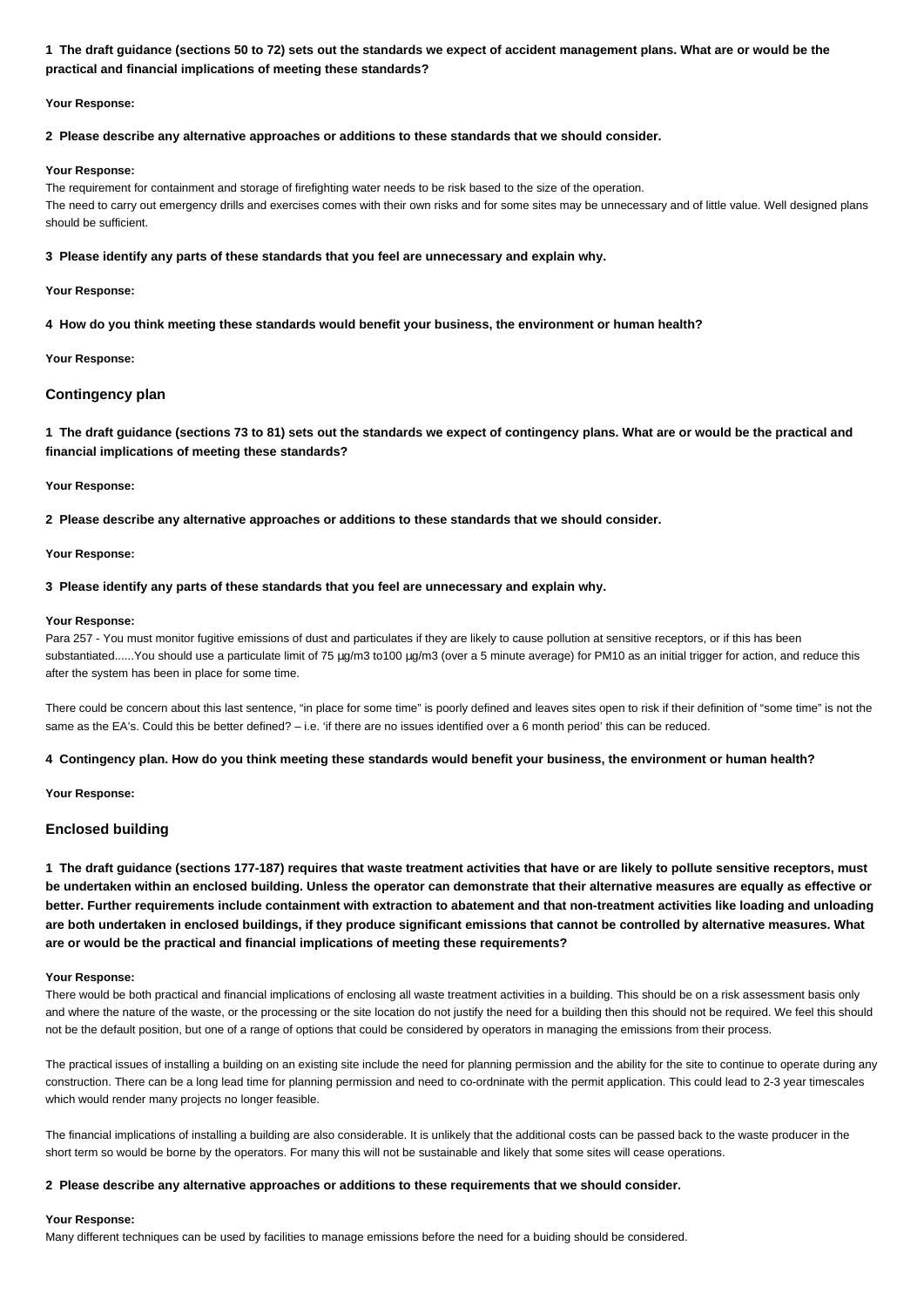## **3 Please identify any parts of these requirements that you feel are unnecessary and explain why.**

#### **Your Response:**

Para 184 – The need for air extraction should only be where the risk and impact of emissions justifies the need for air extraction.

Para 186 – Door opening and fugitive emissions. The requirements may be overly onerous for small facilities or those who can demonstrate they have low risk and low impacts of any emissions. We support the risk based approach.

Para 187 – There should not be mandatory requirements for acoustic seals etc but these should be considered as part of the noise and vibration management plan and only required when justified by the risk.

Para 188 – The need for abatement should be based on a risk assessment.

Para 201 – A leak detection and repair programme may not be needed in all circumstances. An emissions and pollution inventory, Odour Management Plan and the provision of information on preventative maintenance will provide enough information on emissions and the control of them especially where the site operates as an installation.

**4 How do you think undertaking waste handling activities within an enclosed building would benefit your business, the environment or human health?**

## **Your Response:**

### **Waste pre-acceptance, acceptance and tracking**

**1 The draft guidance (sections 86 to 130) sets out standards for waste pre-acceptance and acceptance procedures. In particular, it requires that loads which have not been through pre-acceptance or properly characterised are rejected, except in an emergency or if the facility is a household waste recycling facility. Further, it requires a computerised system to manage waste pre-acceptance, acceptance, inventory and capacity.What are or would be the practical and financial implications of meeting these standards?**

#### **Your Response:**

As before - For some sites there will be a significant financial impact of meeting the standards which may make the business no longer viable and able to continue trading. This potentially could have an adverse impact on the environment with waste having to go for disposal rather than recycling, or being transported greater distances to alternative facilities.

#### **2 Please describe any alternative approaches or additions to these standards that we should consider.**

#### **Your Response:**

Computerised waste tracking is over the top for some small-scale sites. Accurate, genuine, legible, retrievable records should be sufficient.

Why must it be 'a computerized tracking system' to hold up to date information about the available capacity of the waste quarantine, reception, general and bulk storage areas? Clarification of what is actually meant by a computerised tracking system is needed as many sites carry out the tracking manually and record electronically. We suggest that accurate records held electronically will be adequate.

#### **3 Please identify any parts of these standards that you feel are unnecessary and explain why.**

#### **Your Response:**

Para 87 - The age of the waste is not relevant for all waste types – only those likely to change over time.

Para 98 – Shouldn't exclude not pre-booked wastes but should be based on a risk assessment and as long as appropriate and in accordance with the waste acceptable procedures.

Para 91&120 - 'Sample analysis carried out by labs who are UKAS or MCERT '- We would better if the requirement could be for a low frequency of obligatory tests e.g. once a year in an accredited lab as more than this will be costly for the sector.

Para 107, 151, 233 - The requirement for impermeable surfacing and self-contained drainage should be based on a risk assessment given the types of materials accepted, other techniques and site location. In some cases hardstanding surfaces may be acceptable.

Para 111 - We suggest the removal of the 5 day limit and leave the last sentence which adequately covers it. Waste not causing any emissions or pollutions may be stored for longer prior to transfer off site.

Para 138 – Cleaning of bays, this is ok but not all waste will be a source of odour and vermin so cleaning should be done on as required basis depending on the risks.

### **4 How do you think meeting these standards would benefit your business, the environment or human health?**

**Your Response:**

## **Emissions inventory and monitoring**